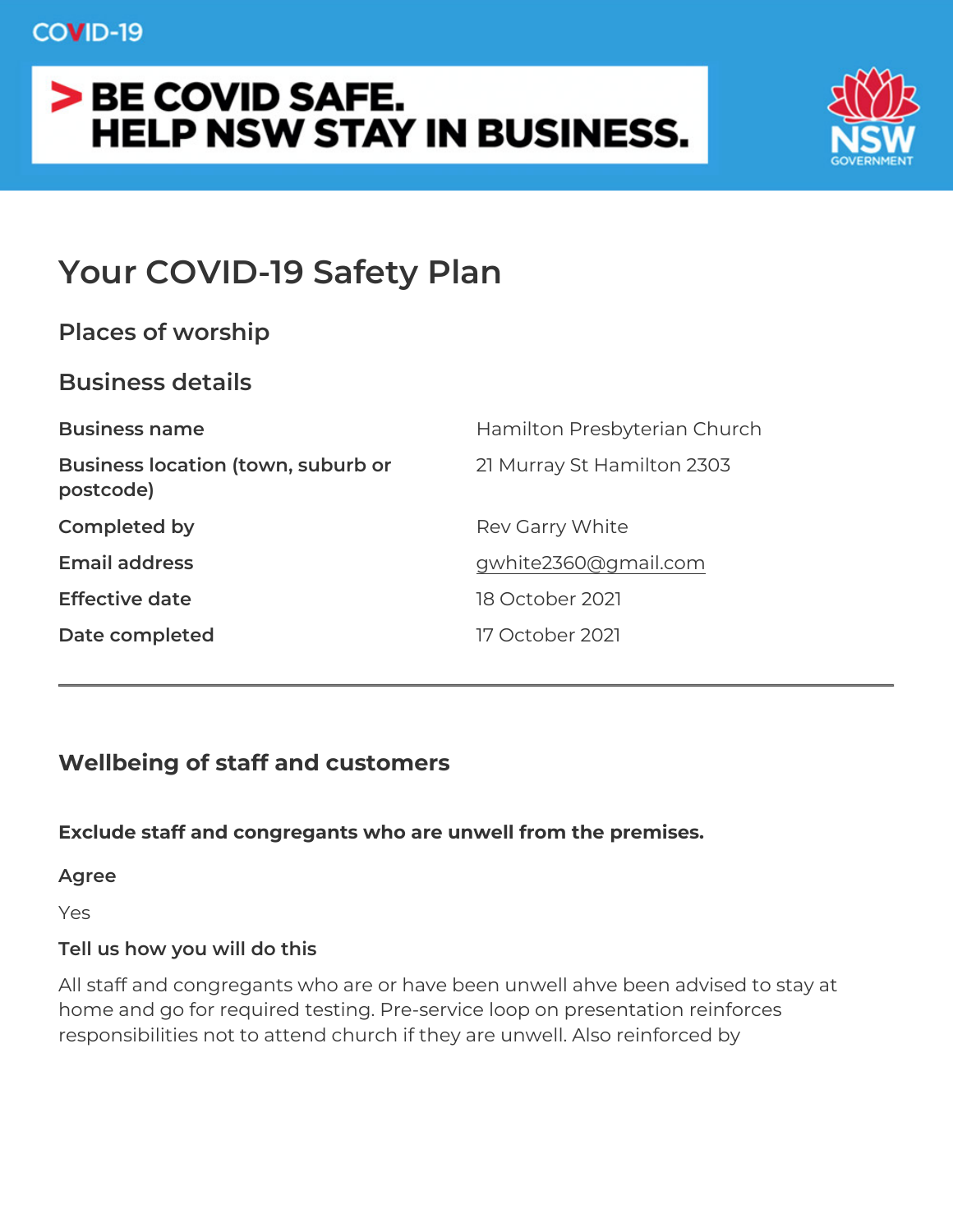announcements from the pulpit.

Provide staff with information and training on COVID-19, including vaccination, when to get tested, physical distancing, wearing mask Agree

Yes

Tell us how you will do this

Information made available including relevant websites to obtain m Updates from minister and COM; weekly church email and pre-servi Reinforcement of mask utilisation ; hygiene and physical distancing loop.

Display conditions of entry including requirements to stay away if vaccination and record keeping. Agree

Yes

Tell us how you will do this

Signs visible at all entry points. Repeating advice on pre-service loop.

Take reasonable steps to ensure all people aged 16 and over on the fully vaccinated or have a medical exemption (including staff, volu and contractors). For example, ensure posters outlining vaccinatio are clearly visible, check vaccination status upon entry and only a of evidence of vaccination, train staff on ways to check proof of C vaccination status, remind customers of vaccination requirements in materials. Guidance for businesses i**s** taps://awbwew.artsw.gov.au/covid-[19/businesses-and-employment/covid-safe-business/vaccina](https://www.nsw.gov.au/covid-19/businesses-and-employment/covid-safe-business/vaccination-compliance-for-businesses)tion-com [business](https://www.nsw.gov.au/covid-19/businesses-and-employment/covid-safe-business/vaccination-compliance-for-businesses)es

Note: Staff outside of Greater Sydney who have received one dose vaccine are permitted to enter such premises for work until 1 Nove they need to be fully vaccinated, or have a medical contraindication,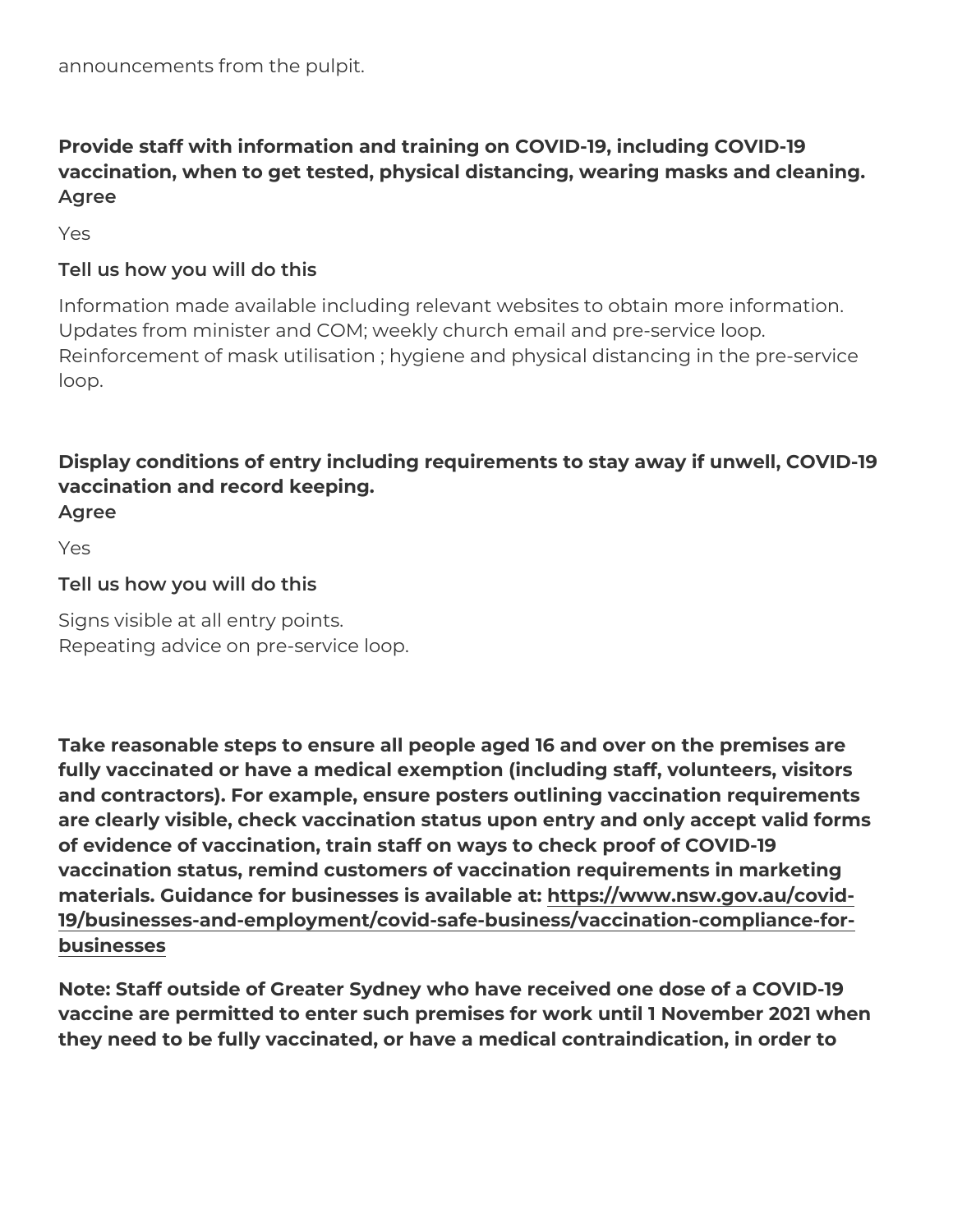#### **enter the premises.**

**Agree**

Yes

# **Tell us how you will do this**

Worship services are exempt from this requirement.

# **Physical distancing**

**Capacity must not exceed one person per 4 square metres of space in indoor areas of the premises and one person per 2 square metres of space in outdoor areas of the premises.**

**Agree**

Yes

#### **Tell us how you will do this**

Church, hall and associated capacities have been calculated by measurement of areas. Head count is monitored in accordance with applicable space utilisation. If near maximum capacity, we will advise people to make use of alternate remote arrangements.

# **Ensure 1.5m physical distancing where possible, including:**

- **at points of mixing or queuing**
- **between seated groups**
- **between staff.**

#### **Agree**

Yes

#### **Tell us how you will do this**

Tape "X" are affixed to floor at entry points. Church leaders monitor physical distancing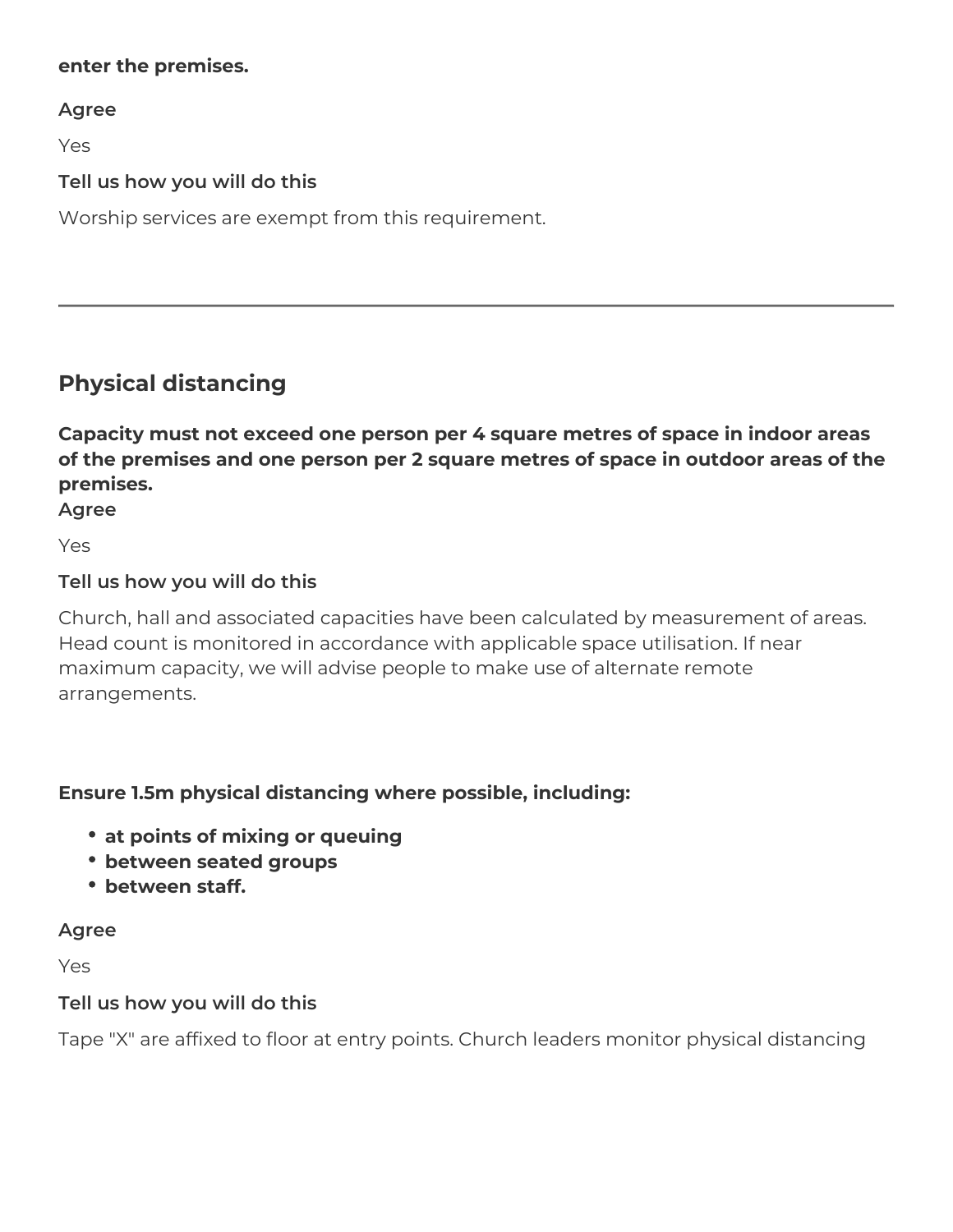at services. Seated groups are monitored to discern households and single worshippers maintain distancing requirements.

# **Avoid congestion of people in specific areas where possible.**

#### **Agree**

Yes

# **Tell us how you will do this**

Process similar to point above at points of entry, exit and outside the buildings. Distancing requirements reinforced in announcements at beginning of each service.

#### **Have strategies in place to manage gatherings that may occur immediately outside the premises, such as at the conclusion of services. Agree**

Yes

# **Tell us how you will do this**

Active announcements are included at commencement and conclusion of services highlighting the issues pertaining to intermittent "mingling". Gatherings will not be arranged or will not occur until relevant health order permit or

allow in a safe manner.

**Choirs at a place of worship or in a religious service must not exceed 10 persons. All members of the choir must be fully vaccinated or have a medical exemption.**

#### **Singing by congregants is not allowed in indoor areas. Agree**

Yes

# **Tell us how you will do this**

Pre-service loop advises that singing is not permitted. Reinforced from the introductory announcements. Any choir will be advised of the vaccination requirements.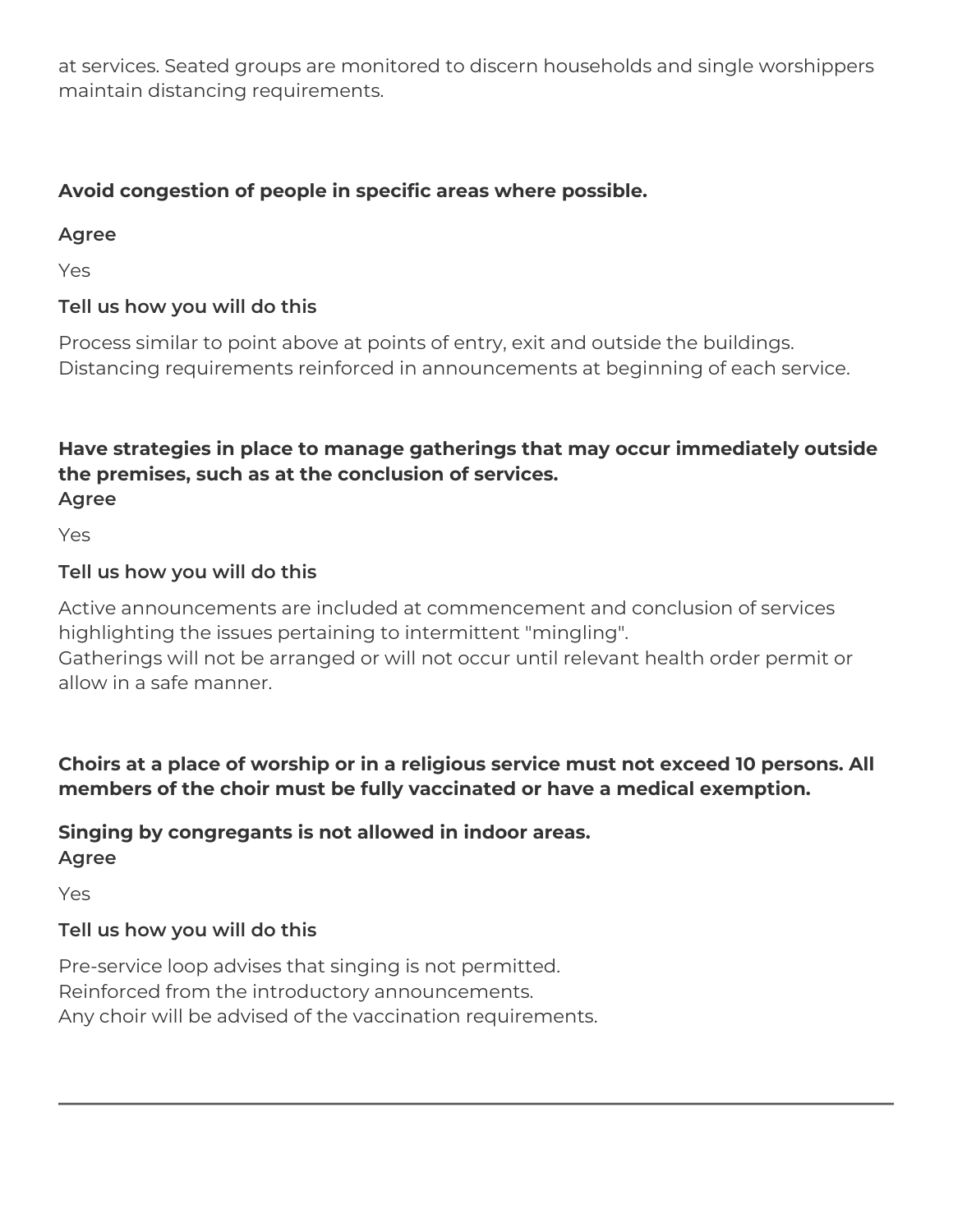#### Ventilation

Review the 'COVID-19 guidance on ventilation available at [https://www.nsw.gov.au/covid-19/getting-back-to-wo](http://www.nsw.gov.au/covid-19/getting-back-to-work-a-covid-safe-way/ventilation-guidance)rk-a-covid-safe [way/ventilation-gui](http://www.nsw.gov.au/covid-19/getting-back-to-work-a-covid-safe-way/ventilation-guidance)danndeconsider which measures are relevant to your premises before completing this COVID-19 Safety Plan. Agree

Yes

Tell us how you will do this

Windows and doors opened (as far as practicable for the front door to allow good ventilation. Agenda item for COM regarding appropriation purchasing fans to assist cross flow ventilation.

Use outdoor settings wherever possible.

Agree

Yes

Tell us how you will do this

Outdoor settings generally not possible. Encourage morning tea participants to gather outside in the shade.

In indoor areas, increase natural ventilation by opening windows a possible.

Agree

Yes

Tell us how you will do this

Doors and windows opened where possible for cross ventilation.

In indoor areas, increase mechanical ventilation where possible by conditioning or other system settings (such as by maximising the in air and reducing or avoiding recirculation of air).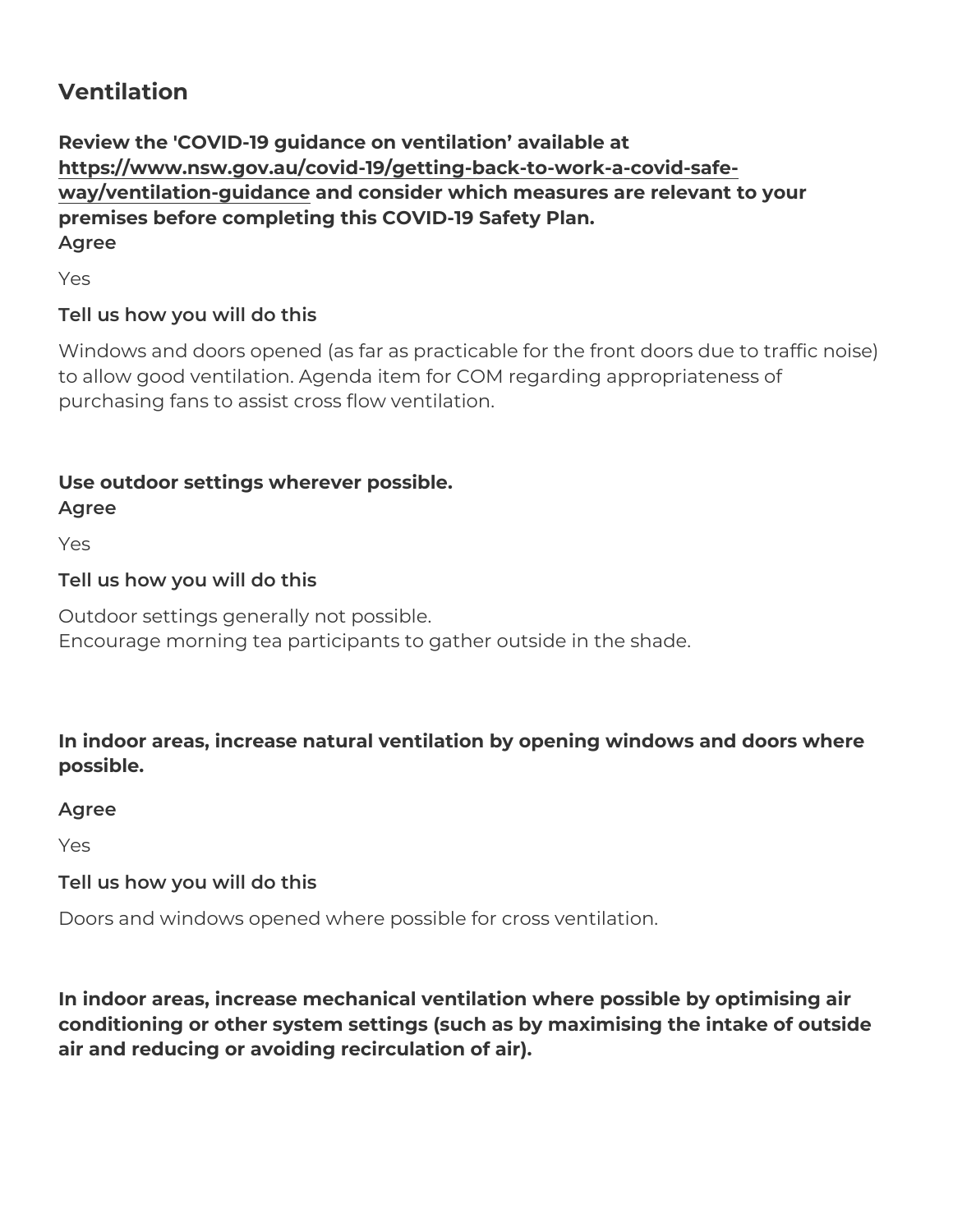## **Agree**

Yes

# **Tell us how you will do this**

The church worship areas and hall are not airconditioned. Mechanical ceiling fans will not be

used to avoid circulation during services, but may be used to assist air to be exhausted before or after services when the buildings are empty.

# **Ensure mechanical ventilation systems are regularly maintained to optimise performance (for example through regular filter cleaning or filter changes). Agree**

Yes

#### **Tell us how you will do this**

Air conditioner filters cleaned as required.

**Consider consulting relevant experts such as building owners or facility managers, ventilation engineers and industrial or occupational hygienists to optimise indoor ventilation.**

# **Agree**

Yes

#### **Tell us how you will do this**

Church offices in Sydney consult and advise where necessary.

# **Hygiene and cleaning**

**Face masks must be worn by staff and customers in indoor areas, unless exempt. Agree**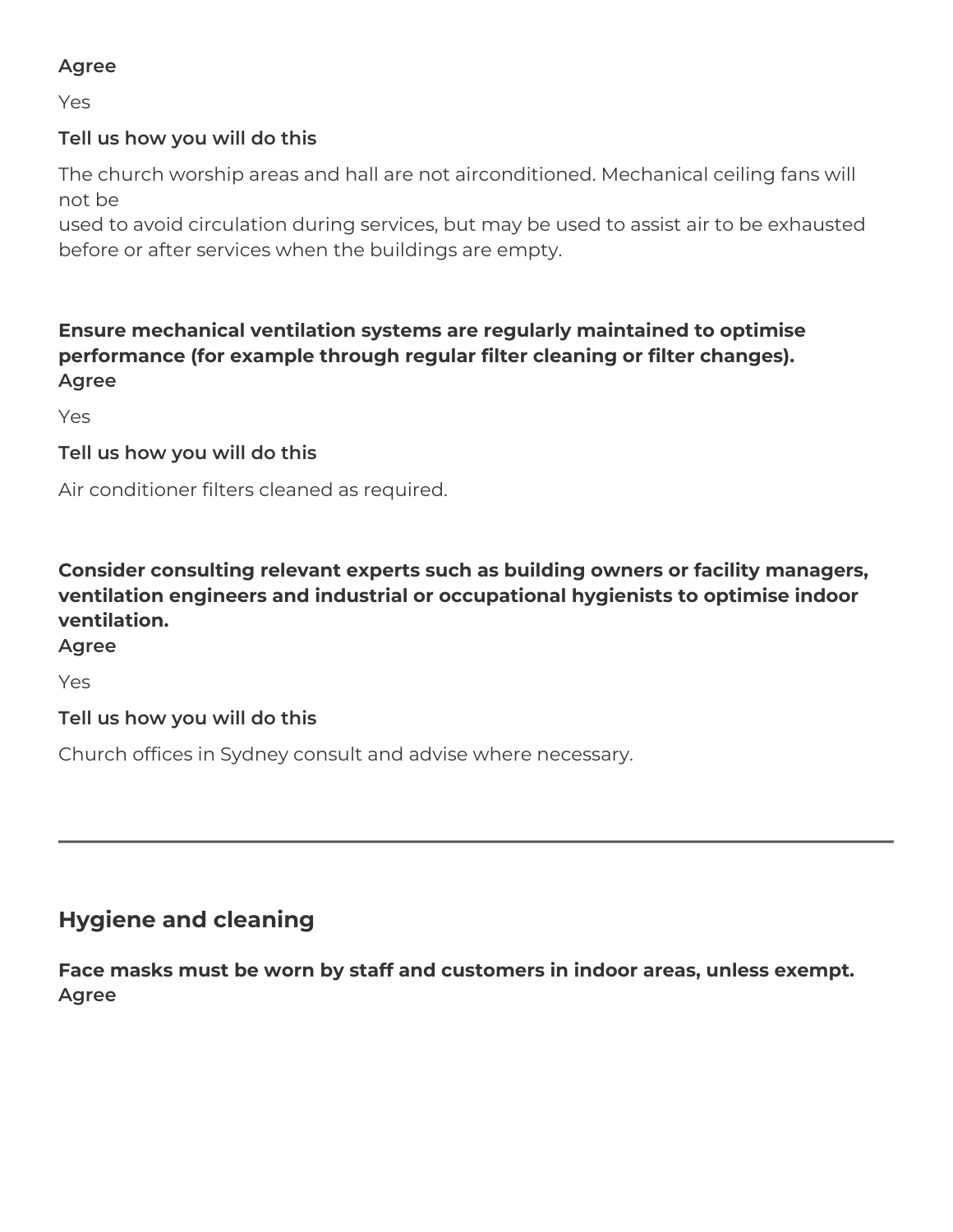Yes

# **Tell us how you will do this**

Church complies.

Congregation is advised of obligations by notice in pre-service loop and announcements.

# **Adopt good hand hygiene practices. Have hand sanitiser at key points around the venue.**

### **Agree**

Yes

# **Tell us how you will do this**

Hand sanitiser stations located at access points and is made available at all meeting locations.

# **Ensure bathrooms are well stocked with hand soap and paper towels or hand dryers.**

#### **Agree**

Yes

# **Tell us how you will do this**

Toilets and bathroom are stocked.

Contract cleaners operating procedures contain maintenance of adequate supply and accessibility.

**Clean frequently used indoor hard surface areas (including children's play areas) at least daily with detergent/disinfectant. Clean frequently touched areas and surfaces several times per day.**

**Agree**

Yes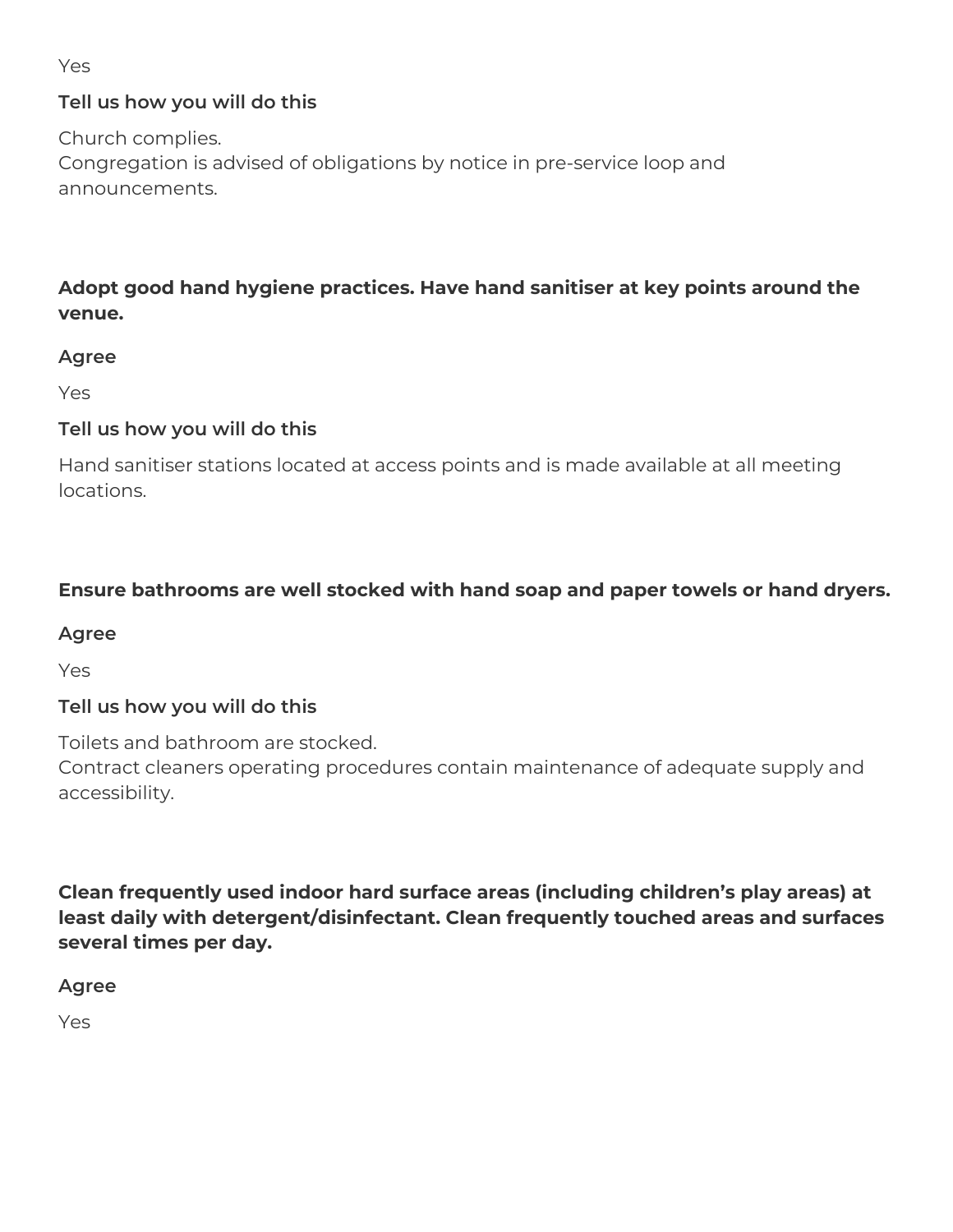### **Tell us how you will do this**

Lessees of hall understand their responsibilities and obligations under their Covid 19 safety plan.

All hard area and touch points are wiped with disinfectant prior to church services and activities.

# **Record keeping**

**Use the NSW Government QR code system to collect an electronic record of the name, contact number and entry time for all staff, volunteers, visitors and contractors.**

**Agree**

Yes

#### **Tell us how you will do this**

QR code required for entry. Congregants encouraged to obtain access to NSW services app.

**Processes must be in place to ensure that people provide the required contact information, such as by checking phones for the green tick to confirm they have checked in (keeping 1.5m physical distance between staff and patrons). QR codes should be clearly visible and accessible including at entrances to the premises.**

#### **Agree**

Yes

#### **Tell us how you will do this**

QR codes displayed prominently in all entry points. Process to be implemented for verification of check in.

**If a person is unable to provide contact details, for example due to age or language barriers, another person may provide contact details on their behalf. If it is not**